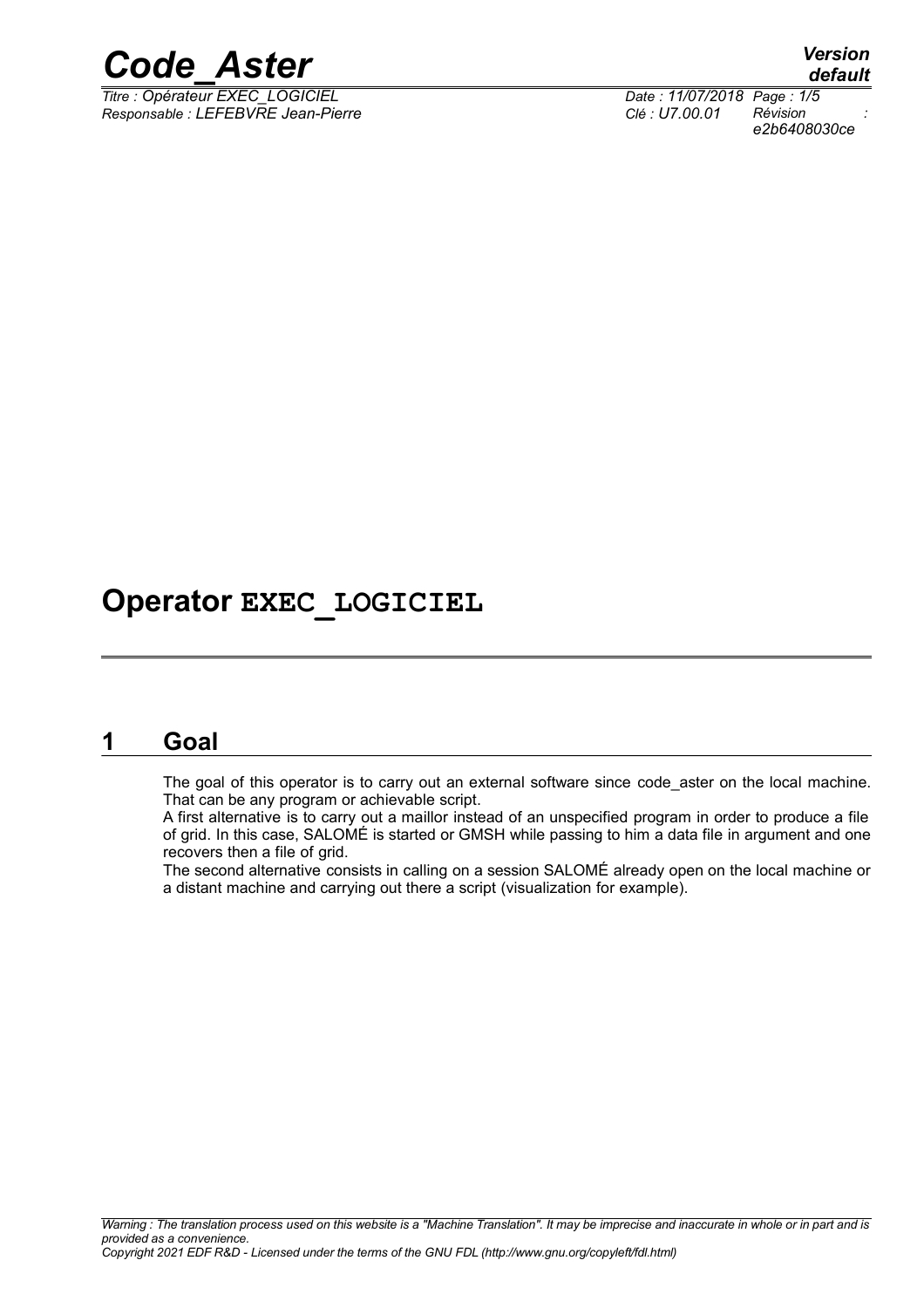*Titre : Opérateur EXEC\_LOGICIEL Date : 11/07/2018 Page : 2/5 Responsable : LEFEBVRE Jean-Pierre Clé : U7.00.01 Révision :*

```
default
```
*e2b6408030ce*

# **2 Syntax**

| EXEC LOGICIEL (<br># or if GRID is present                                                                                                                                                                                                                                                                                                                                                                                                          |                                                                               |
|-----------------------------------------------------------------------------------------------------------------------------------------------------------------------------------------------------------------------------------------------------------------------------------------------------------------------------------------------------------------------------------------------------------------------------------------------------|-------------------------------------------------------------------------------|
| e-mail = EXEC LOGICIEL (                                                                                                                                                                                                                                                                                                                                                                                                                            | [grid]                                                                        |
| ♦<br>$ $ SOFTWARE = nom exe,<br>$\Diamond$ ARGUMENT = $(\text{arg1, arg2,})$<br>$\Diamond \quad {\tt SHELL} \qquad = \quad / \quad \text{'}\text{NOT'} \text{,}$<br>/ $'YES'$ ,                                                                                                                                                                                                                                                                     | [TX]<br>[1 TX]<br>[DEFECT]                                                    |
| $\vert$ / GRID = F (<br>$\begin{array}{cccc}\n\text{FORMAT} & = & / & \text{VGMSH} \end{array},$<br>/ 'SALOMÉ'<br>UNITE_GEOM = $/$ igeom,<br>= $/$ 16<br>$\Diamond$<br>$)$ ,                                                                                                                                                                                                                                                                        | [TX]<br>$[\;1\;]$<br>[DEFECT]                                                 |
| $ $ / SALOMÉ = $_F$ (<br>◆ CHEMIN_SCRIPT = script,                                                                                                                                                                                                                                                                                                                                                                                                  | $\lceil TX \rceil$                                                            |
| ♦<br>$MACHINE$ = machine,<br># if MACHINE is indicated<br>$\bullet$ USER = user, [TX]<br>$=$ / port,<br>$\Diamond$<br>PORT<br>/ 2810,<br>$\begin{array}{ccccccccc} \lozenge & \texttt{FICHIERS\_ENTER} & = & \texttt{L\_arg} \ , \\ \lozenge & \texttt{FICHIERS\_SORTIE} & = & \texttt{L\_arg} \ , \\ \lozenge & \bullet & \texttt{NOM\_PARA} & = & \texttt{L\_arg} \ , \\ \bullet & \texttt{VALE} & = & \texttt{L\_arg} \ , \end{array}$<br>$\,$ , | [ TX ]<br>$[\;1\;]$<br>[DEFECT]<br>[1 TX]<br>$[1$ TX]<br>$[1$ TX]<br>$[1$ TX] |
| $CODE$ RETOUR MAXI = / icode,<br>♦                                                                                                                                                                                                                                                                                                                                                                                                                  | $[\;1\;]$<br>[DEFECT]                                                         |
| $\begin{array}{ccccccccc}\n\text{UNFORMATION} & = & / & 0, \\ \end{array}$<br>♦<br>2<br>$\lambda$                                                                                                                                                                                                                                                                                                                                                   | $\lceil 1 \rceil$<br>[DEFECT]                                                 |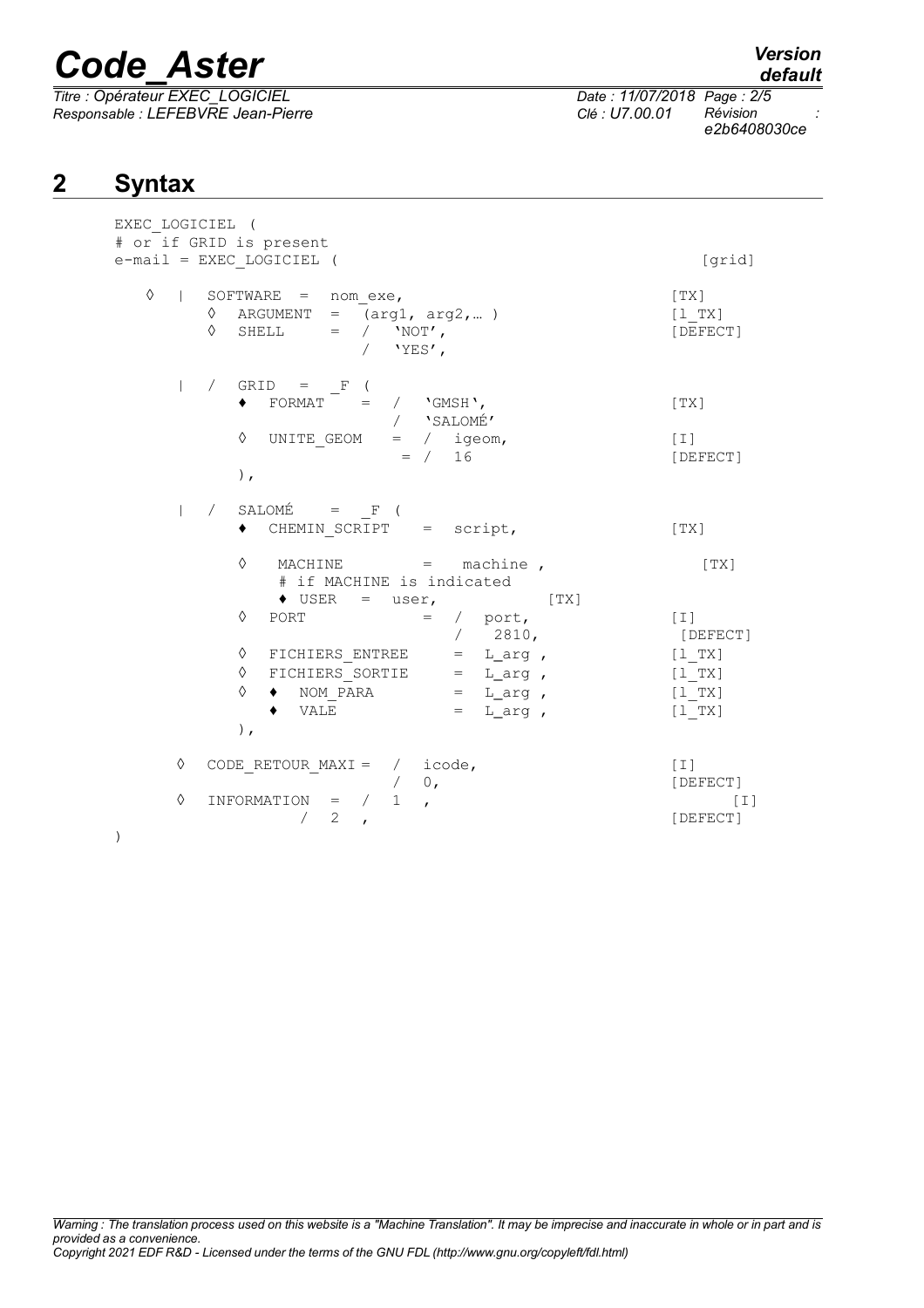*Titre : Opérateur EXEC\_LOGICIEL Date : 11/07/2018 Page : 3/5 Responsable : LEFEBVRE Jean-Pierre Clé : U7.00.01 Révision :*

*e2b6408030ce*

# **3 Operands**

# **3.1 Operand SOFTWARE**

SOFTWARE = nom exe

Name of the order or achievable to call. It is a character string (between '), it is necessary to specify way complete to reach the achievable one.

This operand can also to be used to overload the order by default during the creation of a grid or of the call of SALOMÉ.

# **3.2 Keyword ARGUMENT**

◊ ARGUMENT = l\_arg

Allows to define the list of the arguments passed in the achievable one. To each element of the list an argument provided to the achievable one corresponds. If an argument contains a space, the achievable one will recover a character string containing space (see keyword SHELL).

This keyword is obligatory if one creates a grid with the format SALOMÉ. In this case, it is necessary to provide a single argument which is the name of the file which is produced by the script of grid.

# **3.3 Keyword SHELL**

◊ SHELL = 'YES'/'NOT'

The good practice consists in carrying out a program (keyword SOFTWARE) with a list of arguments (keyword ARGUMENT). One leaves then SHELL with its value by default which is worth 'NOT'.

Sometimes, one wishes to not carry out a program to which one passes from the arguments but a command line supplements (for example starting with a test  $yew$ ). In this case, it is necessary to use SHELL=' NON'. The keyword SOFTWARE and the possible ones ARGUMENT[S] additional are joined with a space to compose the complete command line.

See the documentation of the module subprocess of Python for shelves of SHELL=' NON' (False).

# **3.4 Keyword GRID**

 $\Diamond$  GRID = F (

Allows to produce a grid by calling directly since the command file one of the following tools: GMHS or SALOMÉ. Grid e-mail is turned over by the operator.

By default, the order to carry out the maillor is defined in the file of installation xxx/share/aster/external\_programs.js.

One can use SOFTWARE (and ARGUMENT/SHELL) to call another achievable.

## **3.4.1 Operand FORMAT**

 $FORMAT = 'GMSH'$ 

Creation of a grid to format GMSH.

/ FORMAT = 'SALOMÉ'

Creation of a grid to the format SALOMÉ, or more generally a file with format MED. In this case the keyword ARGUMENT is obligatory and contains the name of file MED produced by script.

# **3.4.2 Operand UNITE\_GEOM**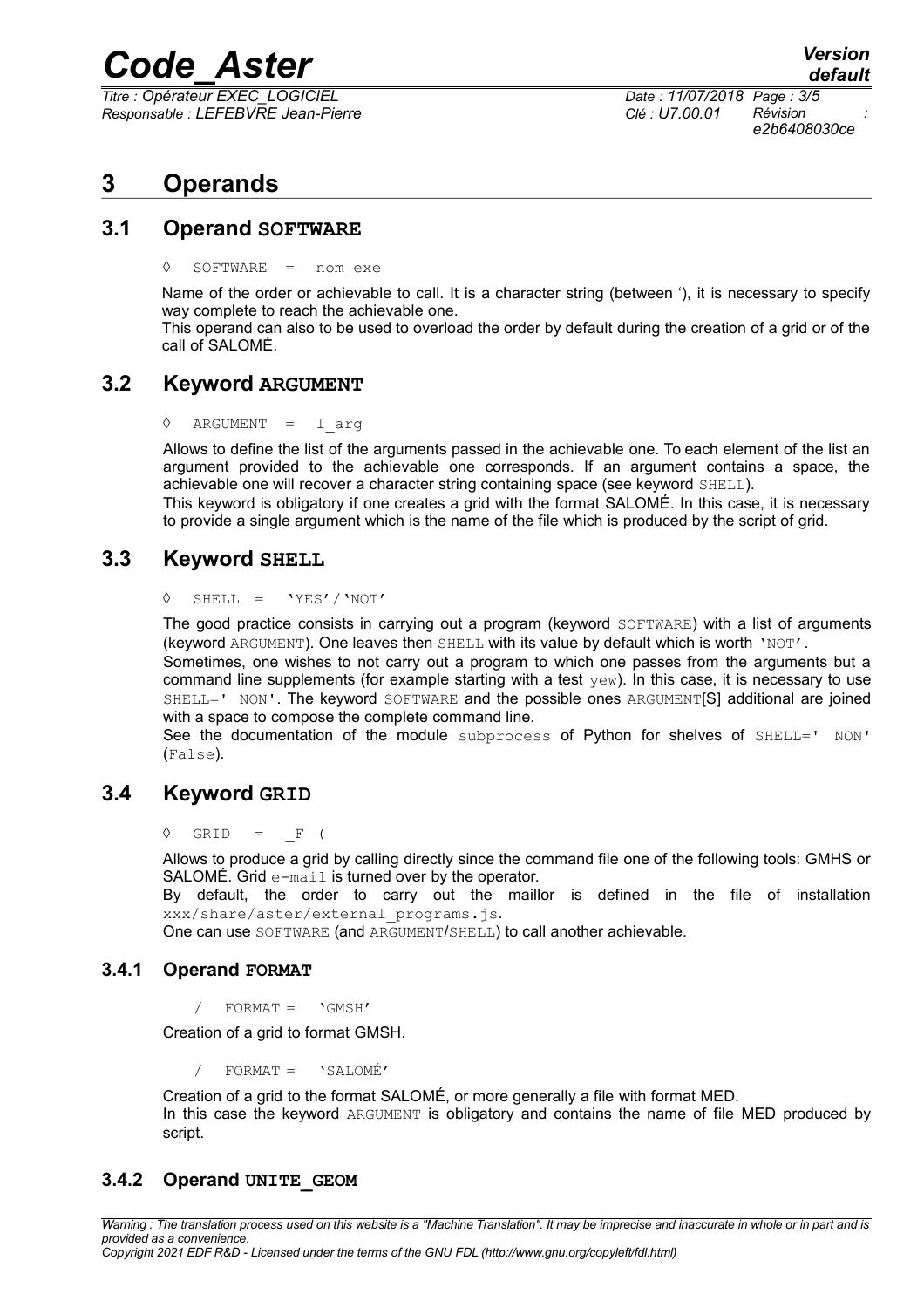*Titre : Opérateur EXEC\_LOGICIEL Date : 11/07/2018 Page : 4/5 Responsable : LEFEBVRE Jean-Pierre Clé : U7.00.01 Révision :*

*e2b6408030ce*

UNITE\_GEOM = igeom

Logical number of unit associated with the data file used to create the grid.

# **3.5 Keyword SALOMÉ**

 $SALOMÉ = F ($ 

Allows to carry out a script in an authority of SALOMÉ who must already to be impetus (Code\_Aster does not launch SALOMÉ in this case and does not finish it either), on the same machine as the object computer DE Code Aster or on a distant machine. It is the launcher Salome who manages the contact of a distant authority.

Script SALOMÉ must be with syntax Python and being exécutwhitebait since SALOMÉ via one File*Load Script*. It must follow a certain number of conventions of writing, in particular on the variables used for the input files (i.e. used by script) and the output files (i.e. generated by script), bus of the adjustments/replacements are operated before the execution in SALOMÉ.

By default, one uses script ... /outis/salome but one can overload this value by using the keyword SOFTWARE.

In the event of connection to a distant session, it is necessary to indicate, with the keyword SOFTWARE, the site of script on the distant machine. Failing this, it will be supposed that it is to install at the same place as on the local machine (and thus that the repertoire of installation of Code\_Aster is the same one).

## **3.5.1 Operand CHEMIN\_SCRIPT**

CHEMIN SCRIPT = '/. /script.py'

This keyword makes it possible to specify the way of script SALOMÉ. One can use an absolute way (/home/user/mon-script.py) or relative (./fort.99 will open the file fort.99 contents in the temporary repertoire of execution DE Code\_Aster).

If script needs files as starter and/or creates output files, the keywords are used FICHIERS ENTREE and FICHIERS SORTIE. See the two paragraphs hereafter.

## **3.5.2 Operand MACHINE**

MACHINE = machine

This keyword makes it possible to specify the name of the machine or sound address IP on which is openE the session of SALOMÉ to be contacted. Louse to use the local machine, this keyword should not be used.

## **3.5.3 Operand USER**

USER = user

This keyword is obligatory if MACHINE is well informed. It is the name of the user who started the authority SALOMÉ on the distant machine.

## **3.5.4 Operand PORT**

PORT = port

This keyword makes it possible to specify the port of the authority SALOMÉ which one seeks to be attached. This port is displayed during the launching of SALOMÉ starting from a terminal. By default, it is worth 2810 but it should be checked!

## **3.5.5 Operand FICHIERS\_ENTREE**

 $\Diamond$  FICHIERS ENTREE = ['/. /fichier\_in1', '/. /fichier\_in2',...]

*Warning : The translation process used on this website is a "Machine Translation". It may be imprecise and inaccurate in whole or in part and is provided as a convenience. Copyright 2021 EDF R&D - Licensed under the terms of the GNU FDL (http://www.gnu.org/copyleft/fdl.html)*